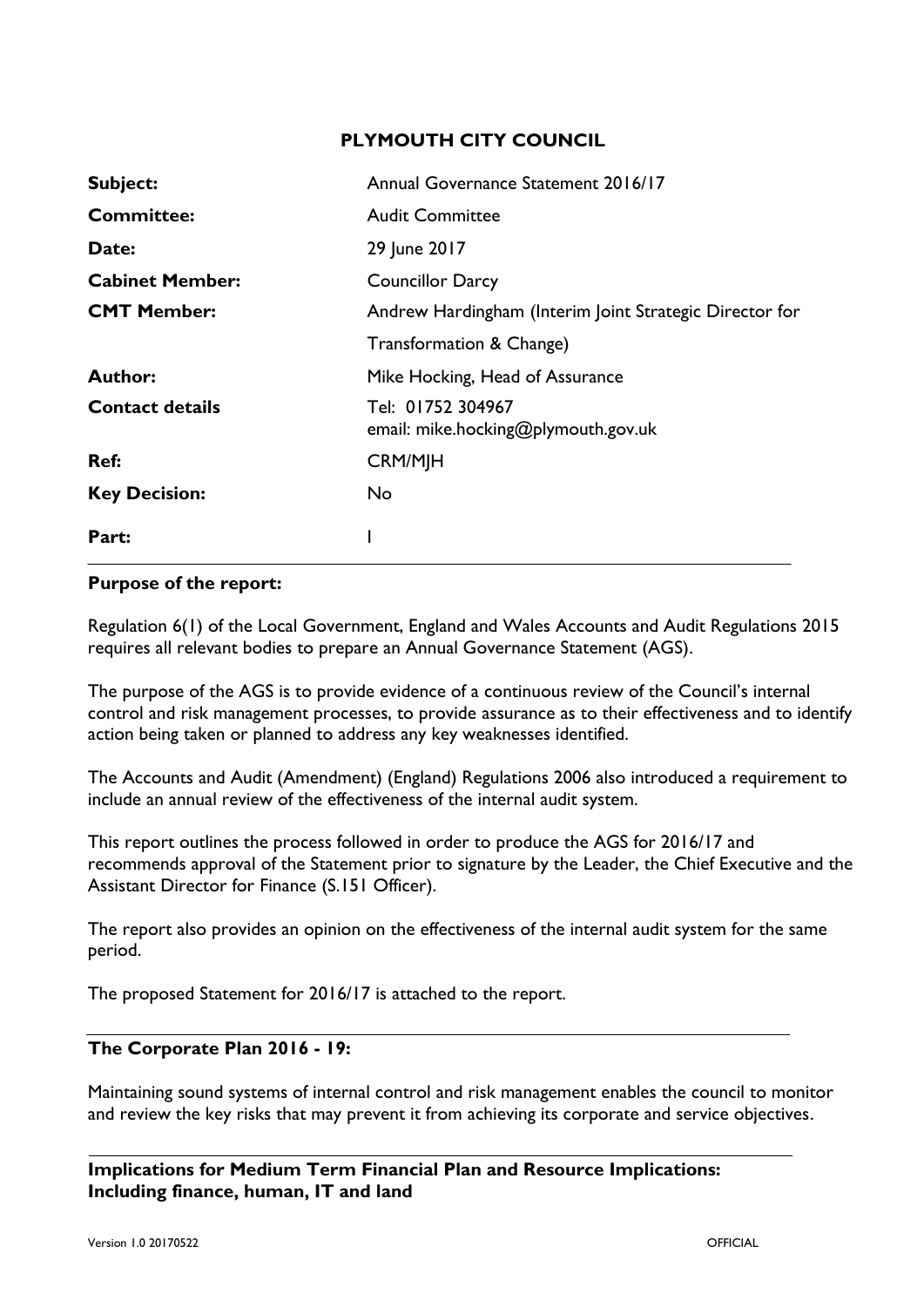None arising specifically from this report.

## **Other Implications: e.g. Child Poverty, Community Safety, Health and Safety and Risk Management:**

The Risk and Opportunity Management Strategy specifically supports the processes which underpin the production of the Annual Governance Statement.

#### **Equality and Diversity**

Has an Equality Impact Assessment been undertaken? No.

#### **Recommendations and Reasons for recommended action:**

The Audit Committee is recommended to:

- a) Note the processes adopted for the production of the 2016/17 Annual Governance Statement.
- b) Endorse the adequacy and effectiveness of the system of internal audit.
- c) Approve the Annual Governance Statement prior to signature by the Leader, Chief Executive and Assistant Director for Finance (S.151 Officer).

#### **Alternative options considered and rejected:**

Not applicable.

**Published work / information:**

#### **Background papers:**

Strategic Risk & Opportunity Register

| Part | Part I | <b>Exemption Paragraph Number</b> |  |  |  |  |  |  |  |  |  |  |  |
|------|--------|-----------------------------------|--|--|--|--|--|--|--|--|--|--|--|
|      |        |                                   |  |  |  |  |  |  |  |  |  |  |  |
|      |        |                                   |  |  |  |  |  |  |  |  |  |  |  |
|      |        |                                   |  |  |  |  |  |  |  |  |  |  |  |

#### **Sign off: Councillor Darcy**

| Fin                                                                                    | PI1718.<br>45 | Leg | $DVS2$   Mon<br>8364 | $\bigcap_{i=1}^{n}$ |  | <b>HR</b> |  | Assets |  |  |  | Strat<br>Proc |  |
|----------------------------------------------------------------------------------------|---------------|-----|----------------------|---------------------|--|-----------|--|--------|--|--|--|---------------|--|
| Originating SMT Member, Interim Joint Strategic Director for Transformation and Change |               |     |                      |                     |  |           |  |        |  |  |  |               |  |
| Has the Cabinet Member(s) agreed the contents of the report? Yes                       |               |     |                      |                     |  |           |  |        |  |  |  |               |  |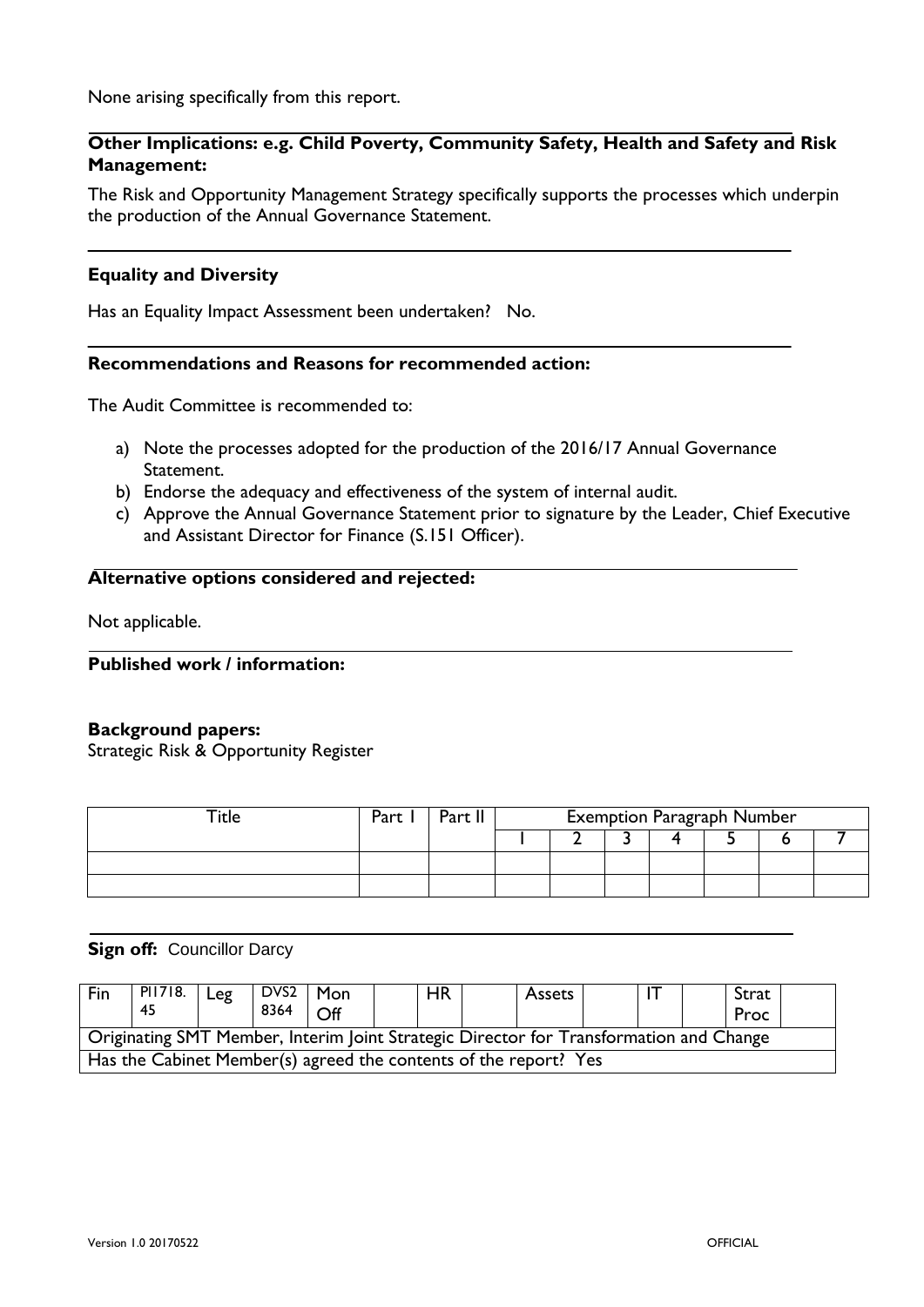## **1.0 Introduction**

**1.1** This report outlines the background to the statutory requirement to produce an Annual Governance Statement (AGS) and describes the process followed in producing the AGS for 2016/17 for publication alongside the Annual Statement of Accounts.

## **2.0 The Council's Statutory Responsibility**

- **2.1** Plymouth City Council is responsible for ensuring that its business is conducted in accordance with the law and proper standards, and that public money is safeguarded and properly accounted for and used economically, efficiently and effectively. Regulation 6(1) of the Local Government, England and Wales Accounts and Audit Regulations 2015 requires all relevant bodies to prepare an Annual Governance Statement.
- **2.2** There is also a requirement under regulation 5(1) that relevant authorities must undertake an effective internal audit to evaluate the effectiveness of its risk management, control and governance processes taking into account public sector internal auditing standards or guidance.
- **2.3** The purpose of the AGS process is to provide a continuous review of the effectiveness of an organisation's internal control and risk management, in order to give assurance as to their effectiveness and/or to produce a management action plan to address identified weaknesses in either process.
- **2.4** The AGS is required to be approved at a committee of the Council and this sits most comfortably with Audit Committee, as its terms of reference include both internal control and risk management.
- **2.5** The proposed Annual Governance Statement for 2016/17 is attached to this report.

## **3.0 Scope of the AGS**

- **3.1** The AGS spans the whole range of local authority activities and includes those controls designed to ensure:
	- The authority's policies are put into practice
	- The organisation's values are met
	- Laws and regulations are complied with
	- Required processes are adhered to
	- Effective risk management processes are in place
	- Financial statements and other published information are accurate and reliable
	- Governance arrangements are in place for significant partnerships
	- Human resources and other resources are managed efficiently and effectively
- **3.2** In establishing and defining the system of internal control the AGS provides a mechanism by which the authority can maintain, review and keep up to date its control environment. It links internal audit findings, external audit and inspection reports and the risk management process and provides an effective review of the Council's risk management and control mechanisms.
- **3.3** The Council's control environment is managed through a number of core processes and procedures which are defined within the body of the AGS.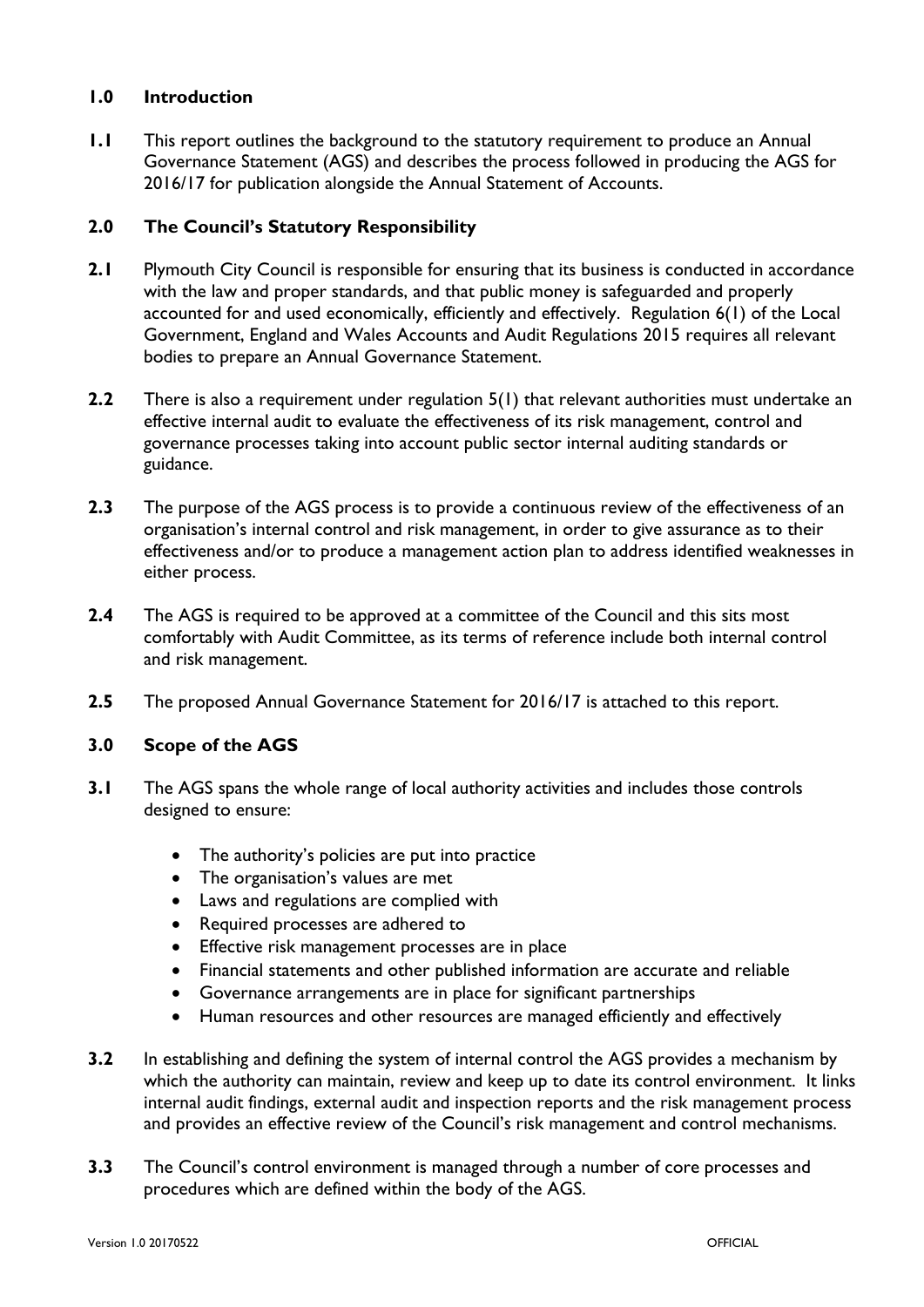- **3.4** The AGS has been compiled by carrying out an annual review of the control environment which has involved researching and formally recognising and recording the processes already in place across the Authority.
- **3.5** Recognising that preparation of the AGS is a wide-ranging and corporate issue that should not be owned by any one department, a Working Group of key officers was established to oversee the process. This Group comprised:
	- Head of Assurance
	- Audit Manager, Devon Audit Partnership
	- Head of Integrated Finance
	- Head of Financial Planning & Reporting
	- Senior Policy Advisor
	- Corporate Risk Advisor
- **3.6** The Working Group is responsible for producing the AGS which is then approved by the Corporate Management Team and Cabinet Planning prior to ratification by the Audit Committee.
- **3.7** The Council's external auditors will consider the arrangements in place to enable preparation of the AGS, including the degree to which the Council recognises and can demonstrate corporate ownership of its governance arrangements.

## **4.0 The Assurance Gathering Process**

- **4.1** Those with responsibility for signing the AGS need to feel confident that the information used to review the control environment is complete and accurate. The AGS is therefore required to be signed by the most senior officer and most senior member (i.e. the Chief Executive and the Council Leader). It is also signed by the Assistant Director for Finance (S.151 Officer) as the officer responsible for overseeing the production of the AGS.
- **4.2** Although the production of the AGS is required by the Accounts and Audit Regulations, the responsibility for securing effective internal control does not rest solely with Finance staff.
- **4.3** Preparation of the AGS has therefore involved a variety of people charged with delivering corporate governance:
	- Directors, Heads of Service and managers assigned with the ownership of risk and the delivery of services
	- The Chief Financial Officer who is responsible for the accounting control systems and records and the preparation of the statement of accounts
	- The Monitoring Officer in meeting his statutory responsibilities
	- Elected Members (e.g. through Audit or Scrutiny Committees)
	- Others responsible for providing assurance (e.g. Internal Audit and Risk Management)
- **4.4** The primary source of information which informs the content of the AGS comes from Assurance Questionnaires completed by Directors, Head of Service and other senior managers covering key questions around the internal control and governance framework.
- **4.5** When completing these questionnaires respondents are asked to review a number of sources where internal control/governance weaknesses may be identified: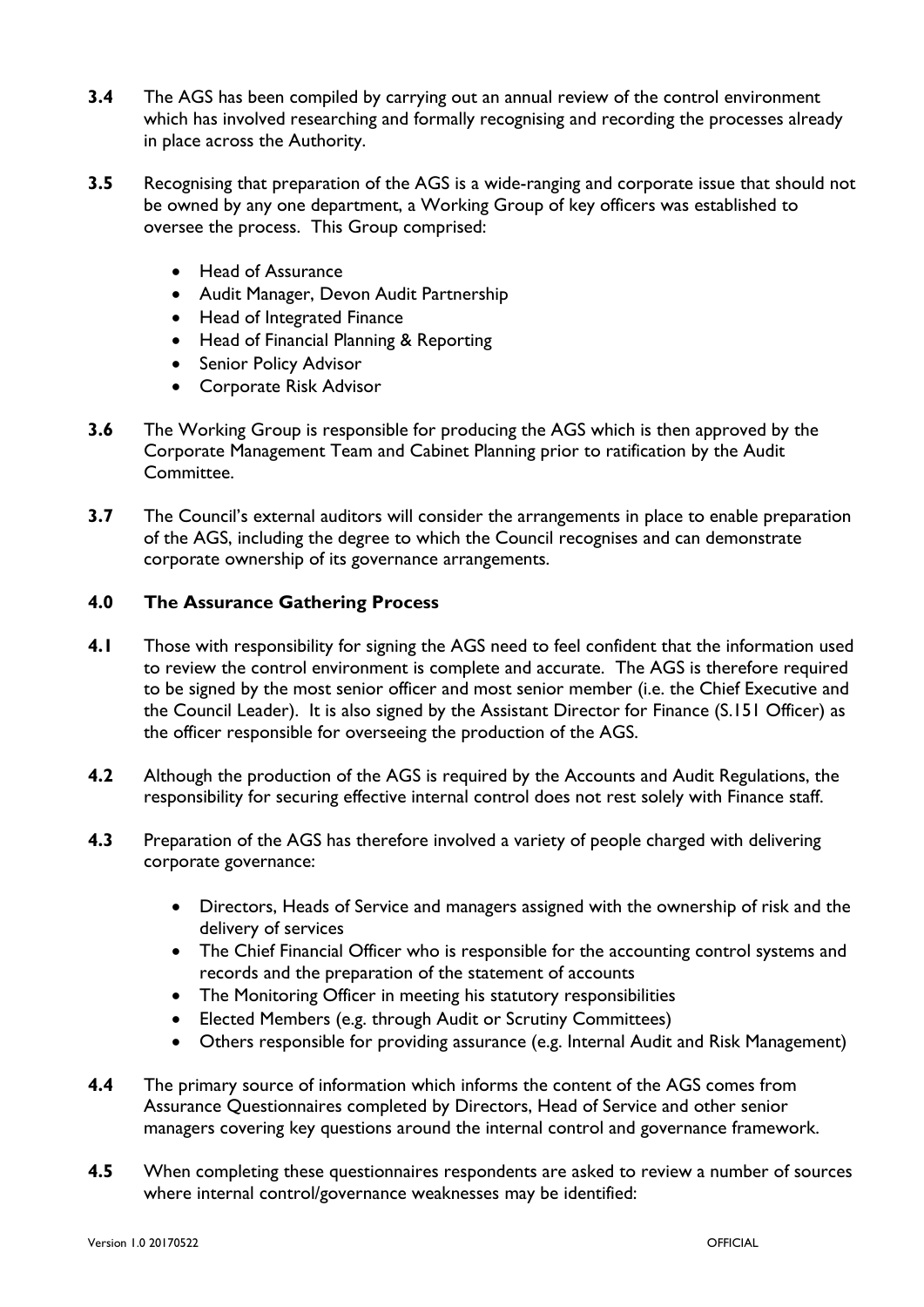- Risks identified in Strategic and Operational Risk Registers
- Issues arising from Internal Audit Reviews completed in 2016/17
- Issues arising from external inspections

## **5.0 Code of Corporate Governance Self-Assessment/Annual Review**

- **5.1** The Council's Corporate Governance Framework is consistent with the principles of the CIPFA/SOLACE 2016 Framework Delivering Good Governance in Local Government.
- **5.2** The framework recommends that the Council carries out annually a self-assessment of the extent to which it complies with seven core principles of good governance.
- **5.3** The format provides in one document a review of both the Code of Corporate Governance and the framework the Council adopts to comply with its key principles, as well as identifying the significant governance issues arising from the review and an accompanying assurance statement. It also captures our unique priorities, challenges and achievements, in order to allow the reader to recognise their individual council.

#### **6.0 Review of Internal Audit System**

- **6.1** Continuous review of the effectiveness of the Council's internal audit system is conducted by the Audit Committee whose terms of reference include:
	- To agree the annual Internal Audit Plan
	- To monitor the progress and performance of Internal Audit
	- To consider the Chief Auditor's annual report, and comment annually on the adequacy and effectiveness of internal control systems within the Council
- **6.2** The Chief Auditor's annual report is being considered at the same time as this report and invites Members to endorse the adequacy and effectiveness of the system of internal audit for the year ending 31 March 2017.
- **6.3** It is recommended that this endorsement forms part of the Annual Governance Statement for 2016/17.

#### **7.0 Identifying control weaknesses significant for the purpose of the AGS**

- **7.1** Whilst there is no absolute definition of the term, the following indicators (provided by CIPFA) have been used to help in considering whether or not an issue is significant enough to be reported on in the AGS:
	- The issue has the potential to seriously prejudice or prevent achievement of a principal objective;
	- The issue may result in a need to seek additional funding to allow it to be resolved;
	- The issue has the potential to result in significant diversion of resources from another aspect of the business;
	- The issue may lead to a material impact on the accounts;
	- The issue, or its impact, may attract significant interest or seriously damage the reputation of the Council;
	- The issue may result in formal action being taken by the Section 151 Officer and/or the Monitoring Officer;